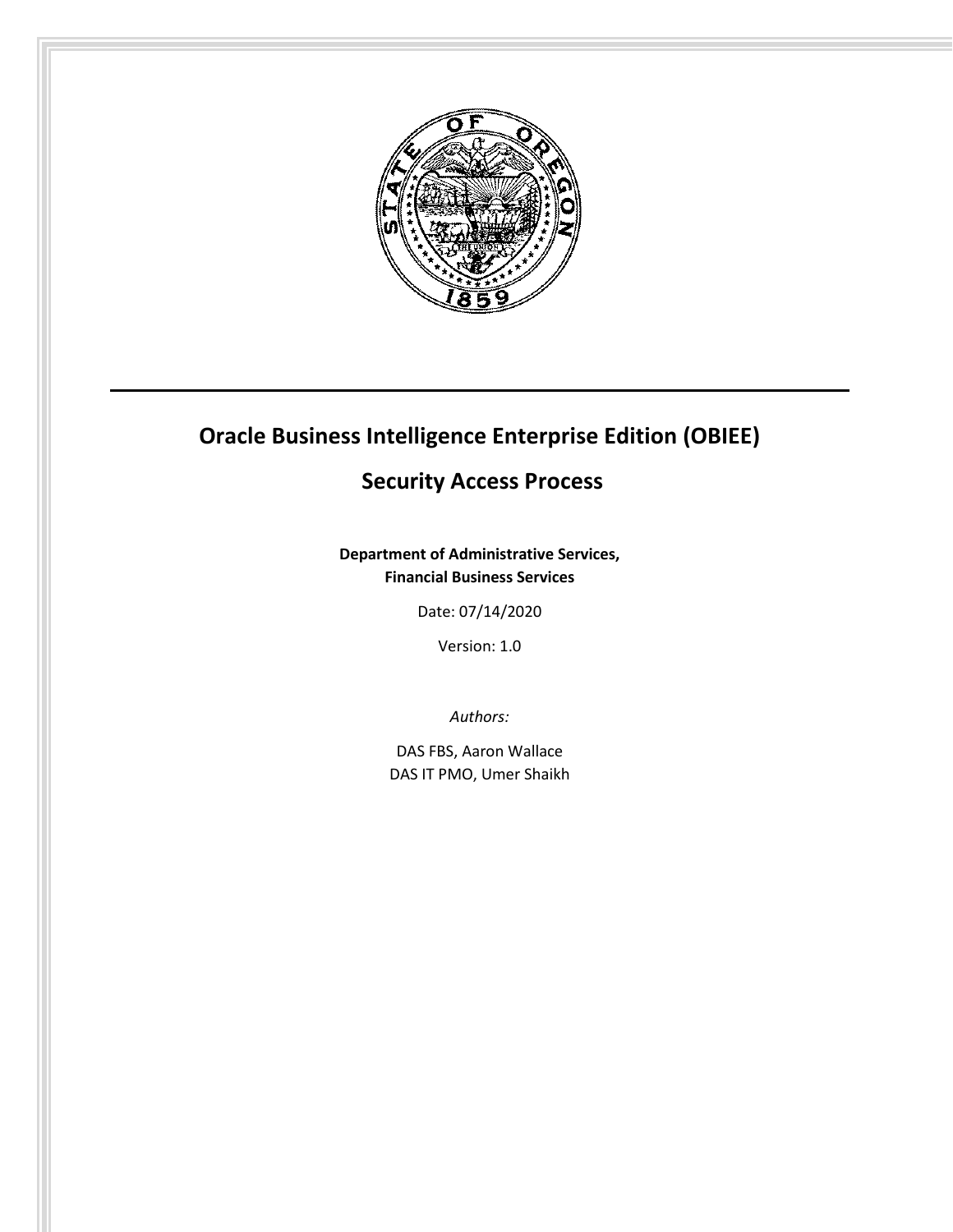# <span id="page-1-0"></span>1 REVIEW AND APPROVAL

### <span id="page-1-1"></span>**1.1 REVIEWED BY:**

| <b>Name</b>          | <b>Title/Position/Role</b>                | <b>Review Date</b> |
|----------------------|-------------------------------------------|--------------------|
| <b>Trudy Vidal</b>   | <b>Financial Business Systems Manager</b> | 05/12/2020         |
| <b>Aaron Wallace</b> | Sr. Datamart Business Analyst             | 05/12/2020         |
| <b>Kim Simmons</b>   | <b>Cyber Security Services Analyst</b>    | 05/12/2020         |
|                      |                                           |                    |

### <span id="page-1-2"></span>**1.2 APPROVED BY:**

| <b>Name</b>        | <b>Title/Position/Role</b>         | <b>Date</b> |
|--------------------|------------------------------------|-------------|
| <b>Trudy Vidal</b> | Financial Business Systems Manager |             |
|                    |                                    |             |

### <span id="page-1-3"></span>**1.3 CHANGES:**

The following table will identify major changes to the process that require additional review and approval by DAS FBS Management. The changes must be distributed for review and comment. The major version number will increment after each major revision.

| <b>Date</b> | <b>Version</b> Person | <b>Change Description</b> |
|-------------|-----------------------|---------------------------|
|             |                       |                           |
|             |                       |                           |
|             |                       |                           |
|             |                       |                           |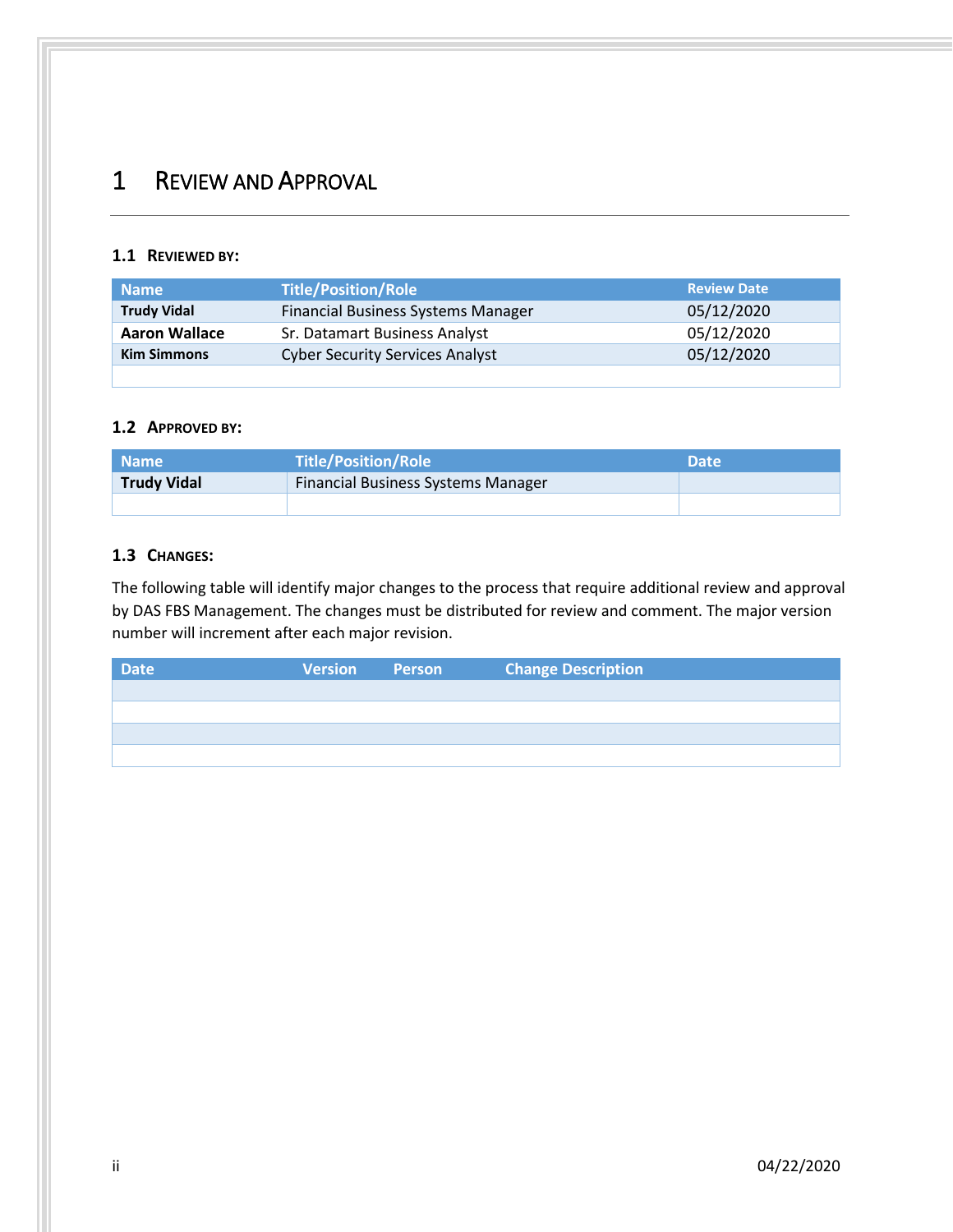## **Contents**

| $\mathbf{1}$ |     |                                                                                     |  |  |
|--------------|-----|-------------------------------------------------------------------------------------|--|--|
|              | 1.1 |                                                                                     |  |  |
|              | 1.2 |                                                                                     |  |  |
|              | 1.3 |                                                                                     |  |  |
| 2            |     |                                                                                     |  |  |
|              | 2.1 | DAS Oracle Business Intelligence Enterprise Edition (OBIEE) for Financial Datamart1 |  |  |
|              |     |                                                                                     |  |  |
|              | 2.2 |                                                                                     |  |  |
| 3            |     |                                                                                     |  |  |
| 4            |     |                                                                                     |  |  |
| 5            |     |                                                                                     |  |  |
| 6            |     |                                                                                     |  |  |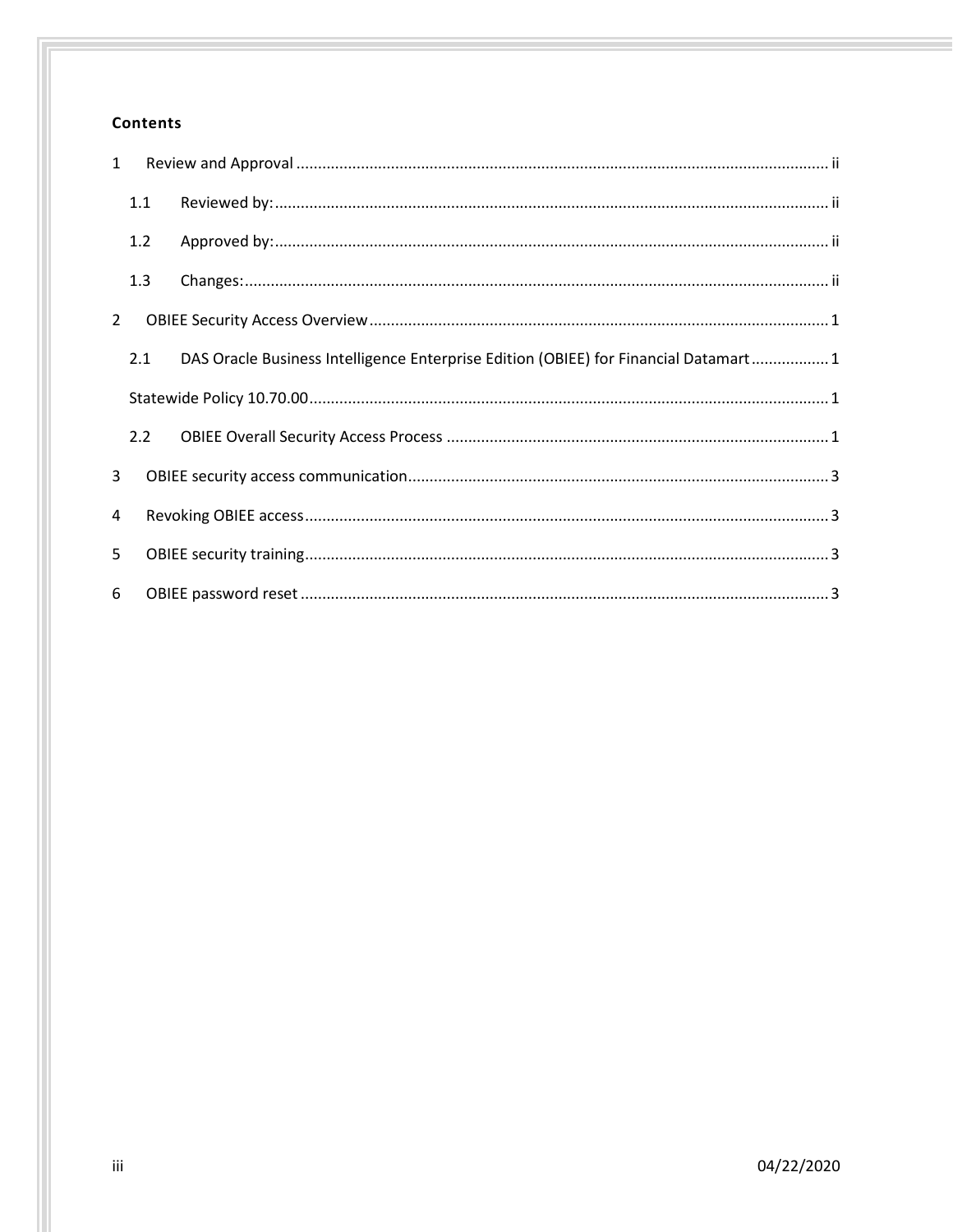### <span id="page-3-1"></span><span id="page-3-0"></span>**2.1 DAS ORACLE BUSINESS INTELLIGENCE ENTERPRISE EDITION (OBIEE) FOR FINANCIAL DATAMART**

The DAS Financial Datamart is an electronic warehouse of data extracted from the following statewide information systems:

- Accounting Statewide Financial Management Application (SFMA)
- Payroll Oregon State Payroll Application (OSPA)
- Budget Oregon Budget Information Tracking System (ORBITS)
- Position Position Information Control System (PICS)
- Personnel Position and Personnel Data Base (PPDB)

900+ users throughout state government access, gather and organize data housed within the DAS Datamart via Oracle Hyperion Interactive Reporting Studio (IR Studio).

DAS has implemented a replacement for IR Studio with Oracle's Business Intelligence Enterprise Edition (OBIEE) web-based tool, which is hosted at the State Data Center (SDC) and maintained by EIS Data Center Services (DCS).

This product utilizes EIS DCS shared Active Directory for user authentication. Active Directory user groups are mapped to OBIEE application roles at the system level in Enterprise Manager to automate the user role assignment in OBIEE.

To manage users and groups, EIS DCS uses Active Roles Server (ARS) Web Console. Agency Help Desk personnel and dedicated Agency ARS Administrators manage their users & groups.

The OBIEE production URL is <https://obi.das.oregon.gov:9503/analytics> and is only accessible through state's VPN.

### <span id="page-3-2"></span>**OREGON ACCOUNTING MANUAL 10.70.00 - SECURITY ACCESS TO CENTRAL FINANCIAL SYSTEMS**

OBIEE security process is in alignment with the Statewide Policy as outlined in Oregon Account Manual 10.70.00. This policy outlines the process and assigns responsibilities for requesting security access to the state's central financial systems. The policy applies to all entities accessing the statewide financial systems.

<https://www.oregon.gov/das/Financial/Acctng/Documents/10.70.00.pdf>

### <span id="page-3-3"></span>**2.2 OBIEE OVERALL SECURITY ACCESS PROCESS**

- a) A new user needs access to OBIEE (a.k.a. 'OB1'). The manager and user discuss what type of access will be needed. This currently includes SFMA, OSPA or both. The user obtains management approval to gain access to OB1 and sends a request to their Agency Security Officer (ASO).
- b) The ASO submits the proper OB1 security form [\(https://www.oregon.gov/das/Financial/Acctng/Pages/Syst](https://www.oregon.gov/das/Financial/Acctng/Pages/Syst-security.aspx)[security.aspx\)](https://www.oregon.gov/das/Financial/Acctng/Pages/Syst-security.aspx) to SARS System Security [\(Security.Systems@oregon.gov\)](mailto:Security.Systems@oregon.gov).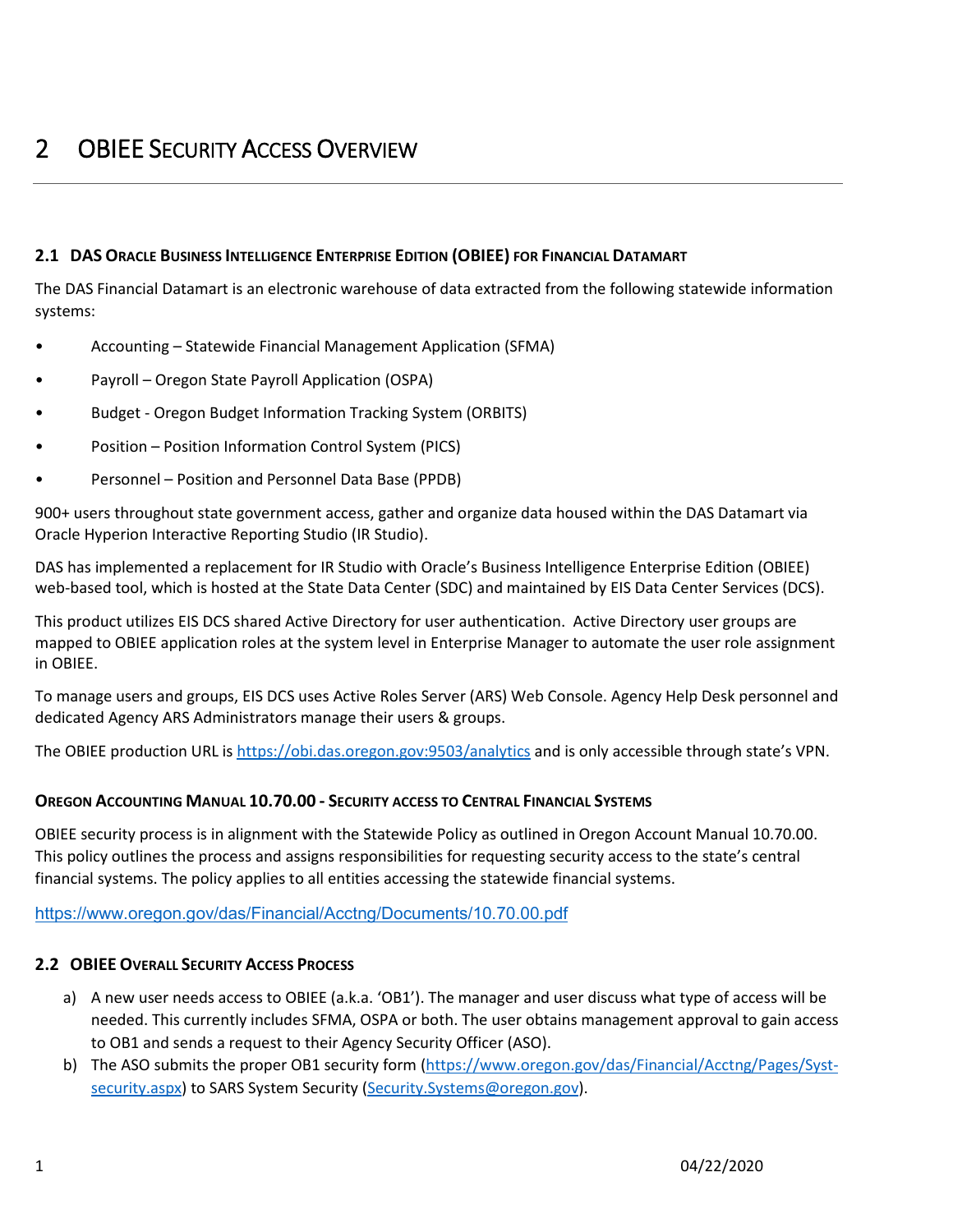- c) The ASO needs to alert their agency Shared AD admin of a new OB1 user. The Shared AD admin adds the user to the Shared AD, if necessary. (Some agencies have users on the Shared AD already).
- d) (Non-sync only) Once added, new user receives auto welcome email from Shared AD admin. New OB1 user goes to OB1 password site [\(https://pwm.ets.oregon.gov/PMUser\)](https://pwm.ets.oregon.gov/PMUser) and updates account information and creates new password.
- e) (Sync only) User is already in the Shared AD, therefore, ASO alerts new OB1 user.
- f) Once SARS System Security is complete with adding user to new OB1 groups, they alert ASO.
- g) ASO alerts user that OB1 access is complete.
- h) New user takes online iLearn beginning OB1 training. (Required prior to accessing OB1)
- i) Once training is complete, user can log into OB1. Any issues with log-in, please contact [Datamart.support@oregon.gov.](mailto:Datamart.support@oregon.gov)

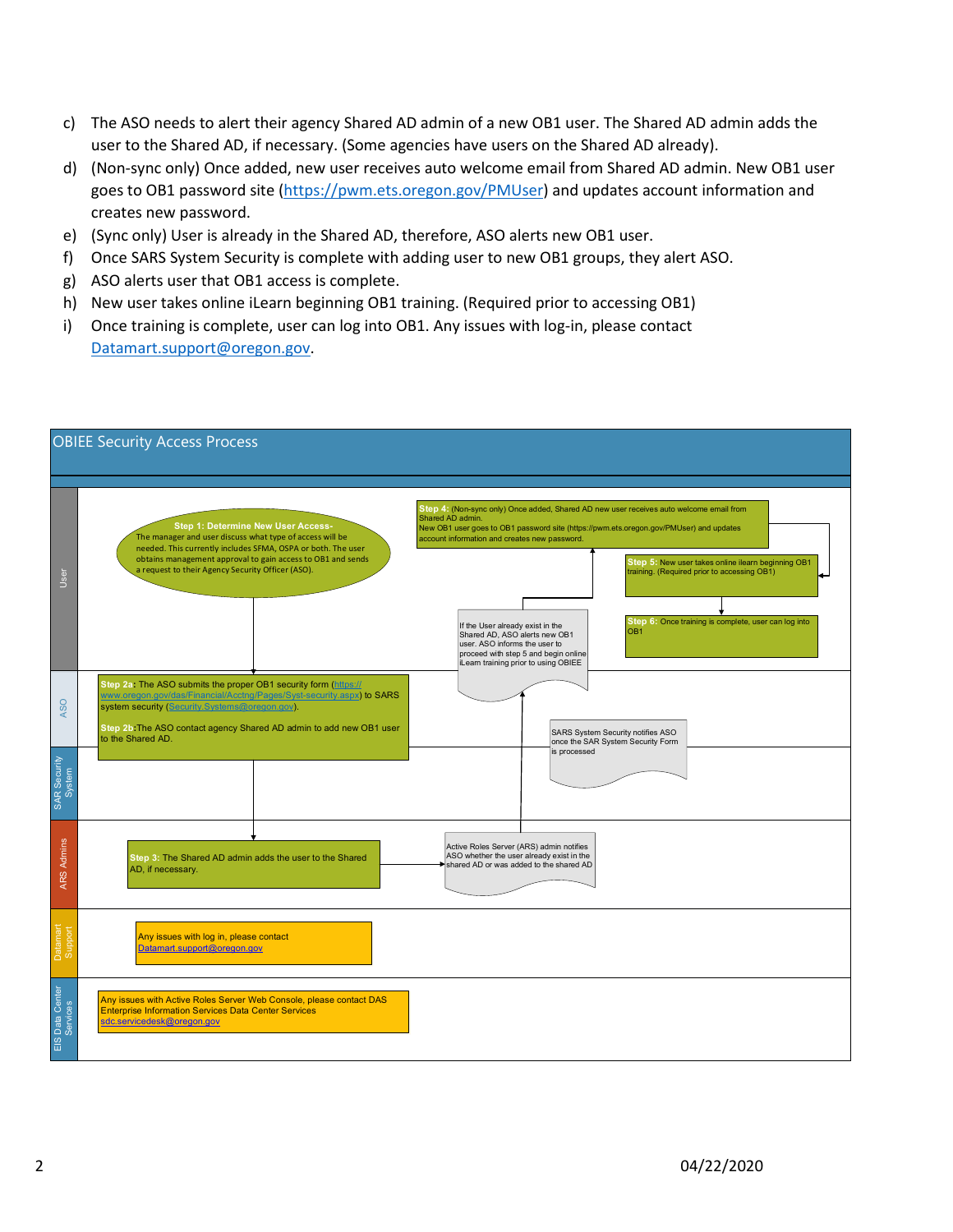## <span id="page-5-0"></span>3 OBIEE SECURITY ACCESS COMMUNICATION

- a. Details of the OBIEE security process are described on the Datamart website: [\(https://www.oregon.gov/das/Financial/AcctgSys/Pages/datamart.aspx#security\)](https://www.oregon.gov/das/Financial/AcctgSys/Pages/datamart.aspx#security).
- b. New OBIEE form and details of the OBIEE security process are described on the SARS website: [\(https://www.oregon.gov/das/Financial/Acctng/Pages/Syst-security.aspx\)](https://www.oregon.gov/das/Financial/Acctng/Pages/Syst-security.aspx)
	- i. The OB1 form will include options for the user to select if they want Datamart access to the following data: SFMS, OSPS or both.

# <span id="page-5-1"></span>4 REVOKING OBIEE ACCESS

- a. There is an automatic revoke process when it comes to the Shared AD.
	- ii. Shared AD admin: No need to complete any tasks as there is an automatic revoke process.
	- iii. Agency: When a user leaves, the agency will move data files from the OB1 'my folder' account of the user to the 'shared folders' with the help of OB1 admin (ASO).
	- iv. Agency ASO: Alert SARS system security to remove user from the main OB1 security group (called: DAS\_OSCIO\_OBIEE). This process is completed on the ARS site [\(https://sshelp.ets.oregon.gov/\)](https://sshelp.ets.oregon.gov/). This will ensure the user will no longer have access to OB1.
	- v. SARS will include this access as part of the 6-month security review.

# <span id="page-5-2"></span>5 OBIEE SECURITY TRAINING

The following information and training will be available to appropriate staff:

- a. Communication document on the duties of a Shared AD admin.
- b. Instructions for Agency Security Officers (ASO's) to help with the security and updating of users in OB1.
- c. Instructions to help the SARS security team set up and monitor OB1 users.
- d. A beginning level training, for new users of the OB1 product, setup in ilearn. This allows users access for training at any time.

## <span id="page-5-3"></span>6 OBIEE PASSWORD RESET

- a. There are two types of users of OB1: 'Sync' and 'Non-sync'.
	- i. Sync: The sync users are employees already set up in the Shared AD. Sync users' passwords are updated automatically and are the same as a users' log-in to their work computer. When a user changes their password on their work computer, it will sync up to